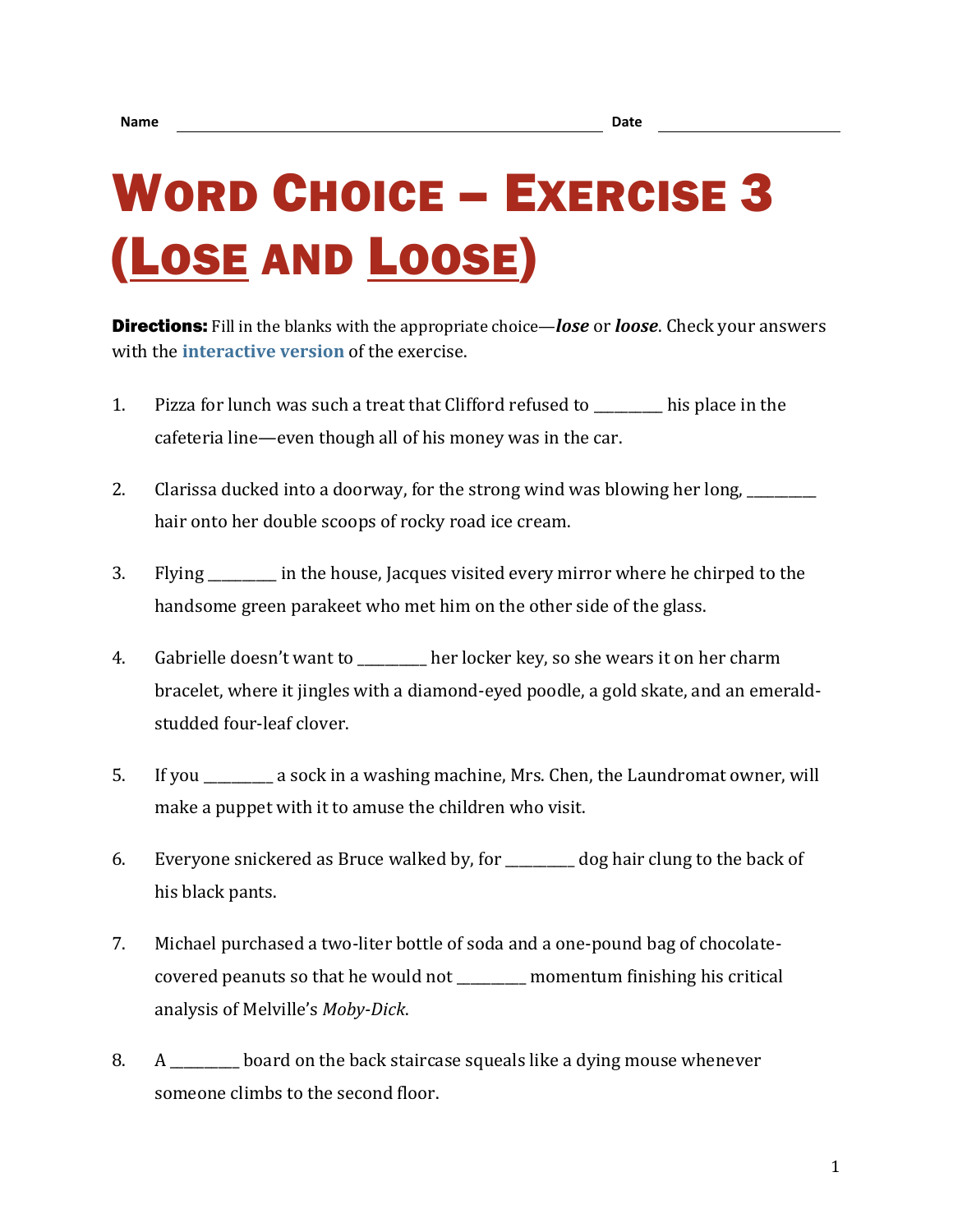- 9. If you have a fascination with ancient Egypt, don't take a class with Dr. McConnell, whose boring lectures make anyone quickly enterest.
- 10. Franklin fought to keep his eyes open, but the \_\_\_\_\_\_\_\_\_\_ structure of the plot and poor characterization of the main characters made him fall asleep in the middle of the play.
- 11. Peggy smelled the faint odor of last summer's barbecue as she lifted the \_\_\_\_\_\_\_ cover draping the gas grill.
- 12. Aida hates to \_\_\_\_\_\_\_\_\_\_ her place in a book, so she not only turns down the corner of a page but also adds "Start here" in pen, even to library books!
- 13. As Jane leaned over the potato salad, her \_\_\_\_\_\_\_\_\_\_ hair fell over her shoulders and dragged through the mayonnaise.
- 14. So that Mrs. Hoff doesn't \_\_\_\_\_\_\_\_\_\_ a single minute of class time, she watches the second hand sweep across the twelve, indicating the hour has started, and then launches into her lecture.
- 15. \_\_\_\_\_\_\_\_\_\_ the dogs from their leashes, Rachel watched as her whippets streaked in circles in the dog park field.
- 16. Pulling a cantaloupe from the bottom of the pyramidal display will cause the rest of the melons to crash to the floor, rolling \_\_\_\_\_\_\_\_\_\_ without organization imposed by the produce managers.
- 17. Because Gisela always borrows pens and then quickly \_\_\_\_\_\_\_\_\_\_ them, her friends no longer volunteer their extras.
- 18. Grandma believes that clothing color indicates a person's character. Wearing pinks, reds, or oranges—whether male or female, whether shirts, socks, or ties—indicates \_\_\_\_\_\_\_\_\_\_ morals in Grandma's book.